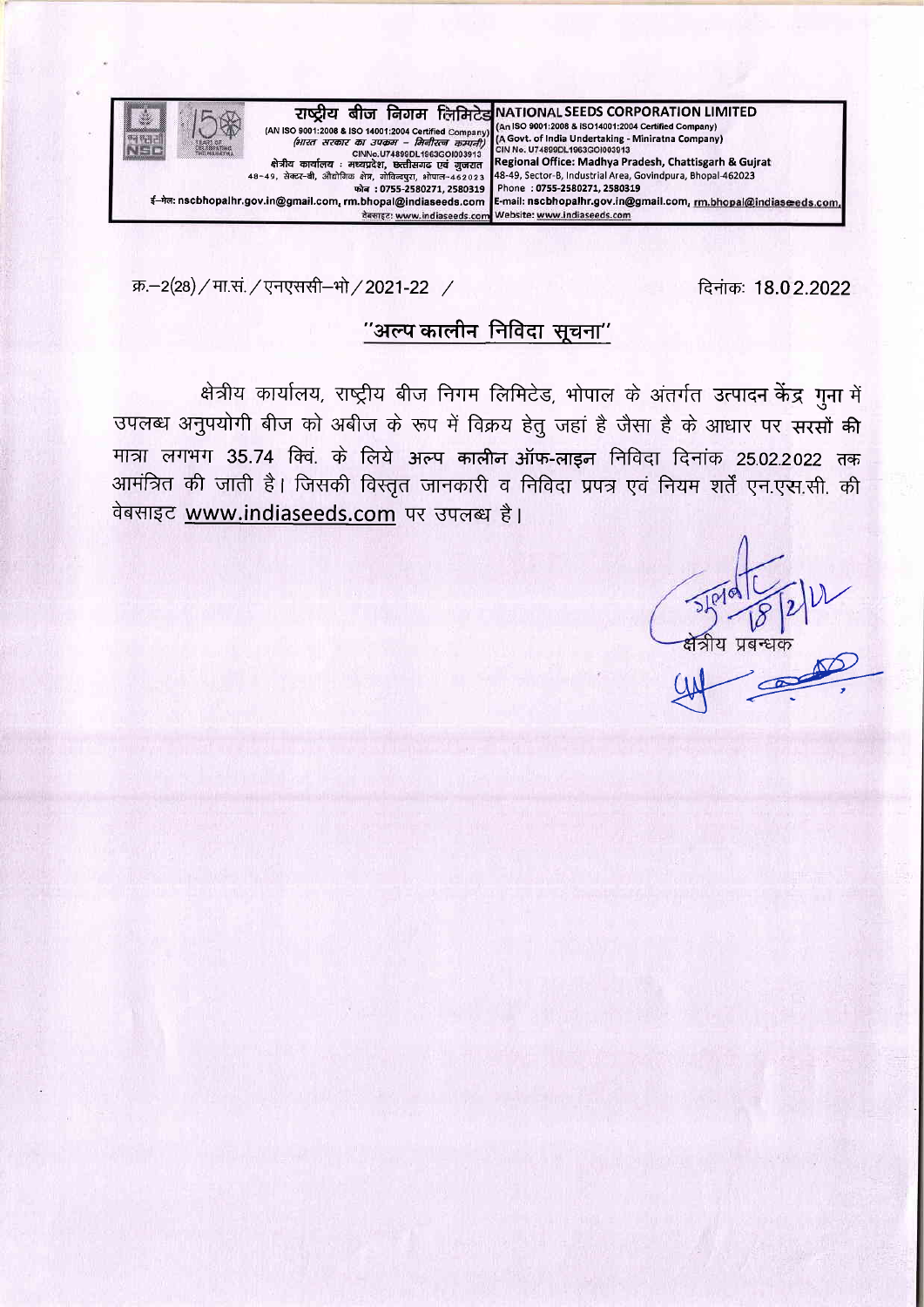

क्र.–2(28) / मा.सं. / एनएससी–भो / 2021-22 / function of the 71-quality of 2022 2022

क्षेत्रीय कार्यालय, राष्ट्रीय बीज निगम लिमिटेड, भोपाल के अंतर्गत उत्पादन केंद्र, गना <del>में</del> उपलब्ध अनुपयोगी बीज को अबीज के रूप में विक्रय हेतु जहां है जैसा है के आधार पर सरसों की मात्रा लगभग 35.74 क्विं. के लिये अल्प कालीन ऑफ-लाइन निविदा दिनांक 25.02.2022 तक आमंत्रित की जाती है। जिसकी विस्तृत जानकारी व निविदा प्रपत्र एवं नियम शर्तें एन.एस.सी. की वेबसाइट www.indiaseeds.com पर उपलब्ध है। निविदा में तथा अबीज की मात्रा में किसी प्रकार का कोई भी परिवर्तन होता है तो उसकी जानकारी केवल एन. एस.सी. की वेबसाइट पर दी जायेगी। डाउनलोड किये गये निविदा प्रपत्र के साथ रू. 236/- (including GST) के डिमांड ड्राफ्ट जमा करना आवश्यक है। इच्छुक पार्टियां निविदा प्रपत्र रू. 236/- मात्र देकर दिनांक 25.02. 2022 तक समय दोपहर 01:00 बजे तक प्राप्त कर सकते हैं। पूर्ण रूप से भरी हुई निविदायें निम्नलिखित कार्यालय में दिनांक 25.02.2022 को दोपहर 02:00 बजे तक प्राप्त की जायेगी तथा टेक्नीकल बिड उसी दिन दोपहर 02:30 बजे खोली जावेगी जिसमें सफल निविदाओं की फायनेंशियल बिड़ भी उसी दिन उपस्थित निविदादाताओं या उनके द्वारा अधिकृत प्रतिनिधियों के समक्ष खोली जावेगी।

पूर्ण रूप से भरी हुई मोहर बंद निविदायें उत्पादन केंद्र, गुना में खोली जाएंगे।

ई.एम.डी. राशि **पाँच हज़ार रूपये एनएससी** का डिमांड ड्राफ्ट/RTGS/NEFT जो कि नेशनल सीडस कॉर्पोरेशन लिमिटेड, भोपाल) के पक्ष में देय होगा, निविदा प्रपत्र के साथ लगाना अनिवार्य है। साथ ही निविदा में किसी प्रकार का कोई भी परिवर्तन होता है तो उसकी जानकारी केवल एन.एस.सी. की वेबसाइट पर दी जायेगी, इसलिये निरन्तर वेबसाइट के सम्पर्क से रहें।

 $\frac{1}{\sqrt{1-\frac{1}{1-\frac{1}{1-\frac{1}{1-\frac{1}{1-\frac{1}{1-\frac{1}{1-\frac{1}{1-\frac{1}{1-\frac{1}{1-\frac{1}{1-\frac{1}{1-\frac{1}{1-\frac{1}{1-\frac{1}{1-\frac{1}{1-\frac{1}{1-\frac{1}{1-\frac{1}{1-\frac{1}{1-\frac{1}{1-\frac{1}{1-\frac{1}{1-\frac{1}{1-\frac{1}{1-\frac{1}{1-\frac{1}{1-\frac{1}{1-\frac{1}{1-\frac{1}{1-\frac{1}{1-\frac{1}{1-\frac{1}{1-\frac{1}{1-\frac{1}{1-\frac{1}{1$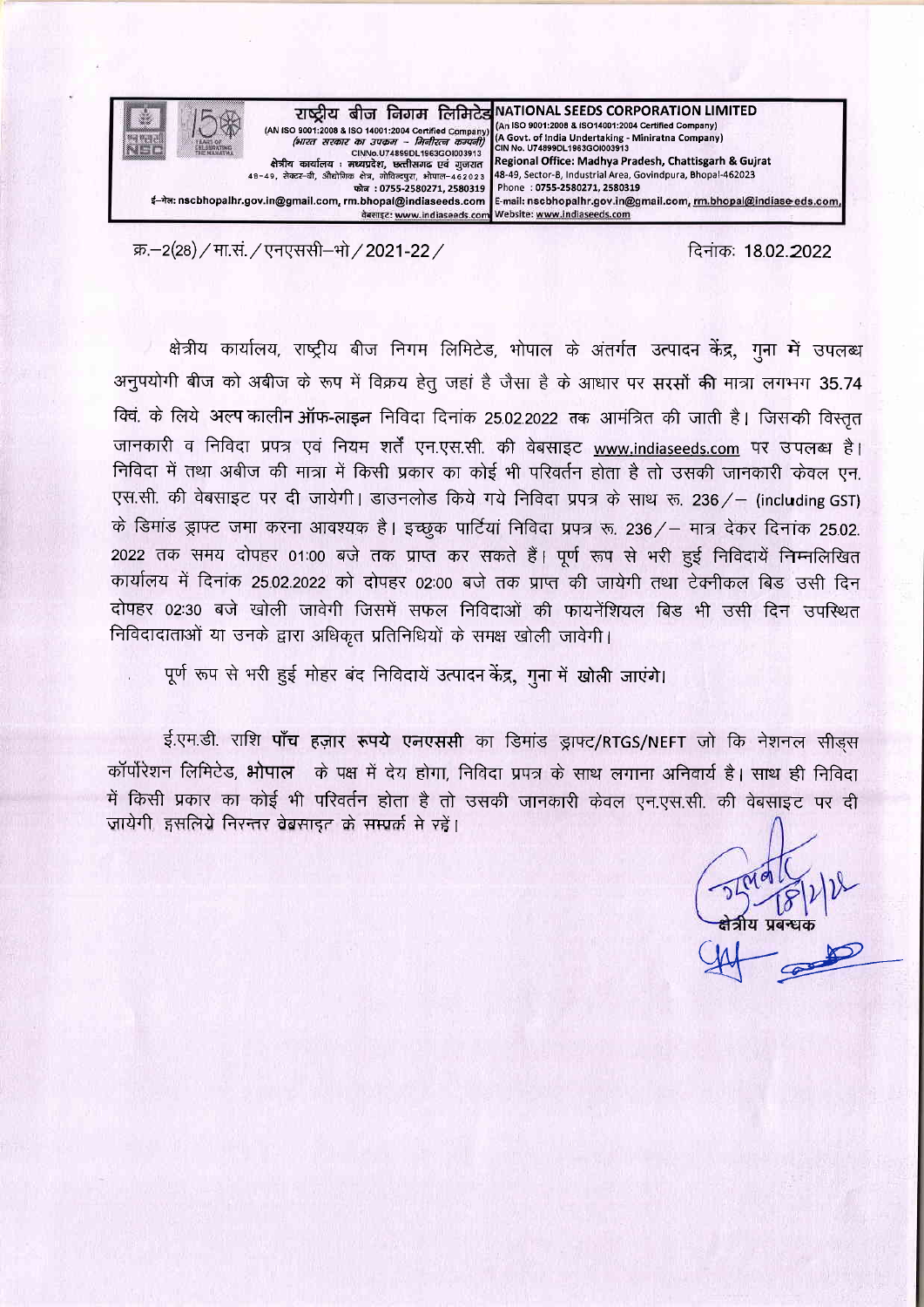#### NATIONAL SEEDS GORPORATION LTD. ( A Government of India Undertaking ) REGIONAL OFFIGE: Bhopal

\*

## **TECHNICAL BID**

| $\mathbf{1}$ | Firm name/address                                                                                                     |      |
|--------------|-----------------------------------------------------------------------------------------------------------------------|------|
| 2.           | Firm Registration/Mandi License No.<br>(Attach Copy)                                                                  |      |
| 3.           | GST/TIN No. (attach copy).                                                                                            |      |
| 4.           | PAN No. (attach copy).                                                                                                |      |
| 5.           | Bank details (name of bank, address,<br>$A/c$ no,                                                                     |      |
| 6.           | Cost of Tender Form Rs. 236/-<br>(Including GST)                                                                      | Date |
| 7.           | <b>EMD</b> (To be deposited<br>online/RTGS/NEFT)                                                                      |      |
| 6.           | Affidavit for declaration that all the<br>information submitted by him and<br>attached with tender documents are true |      |

### Name & Signature of Party (with rubber stamp)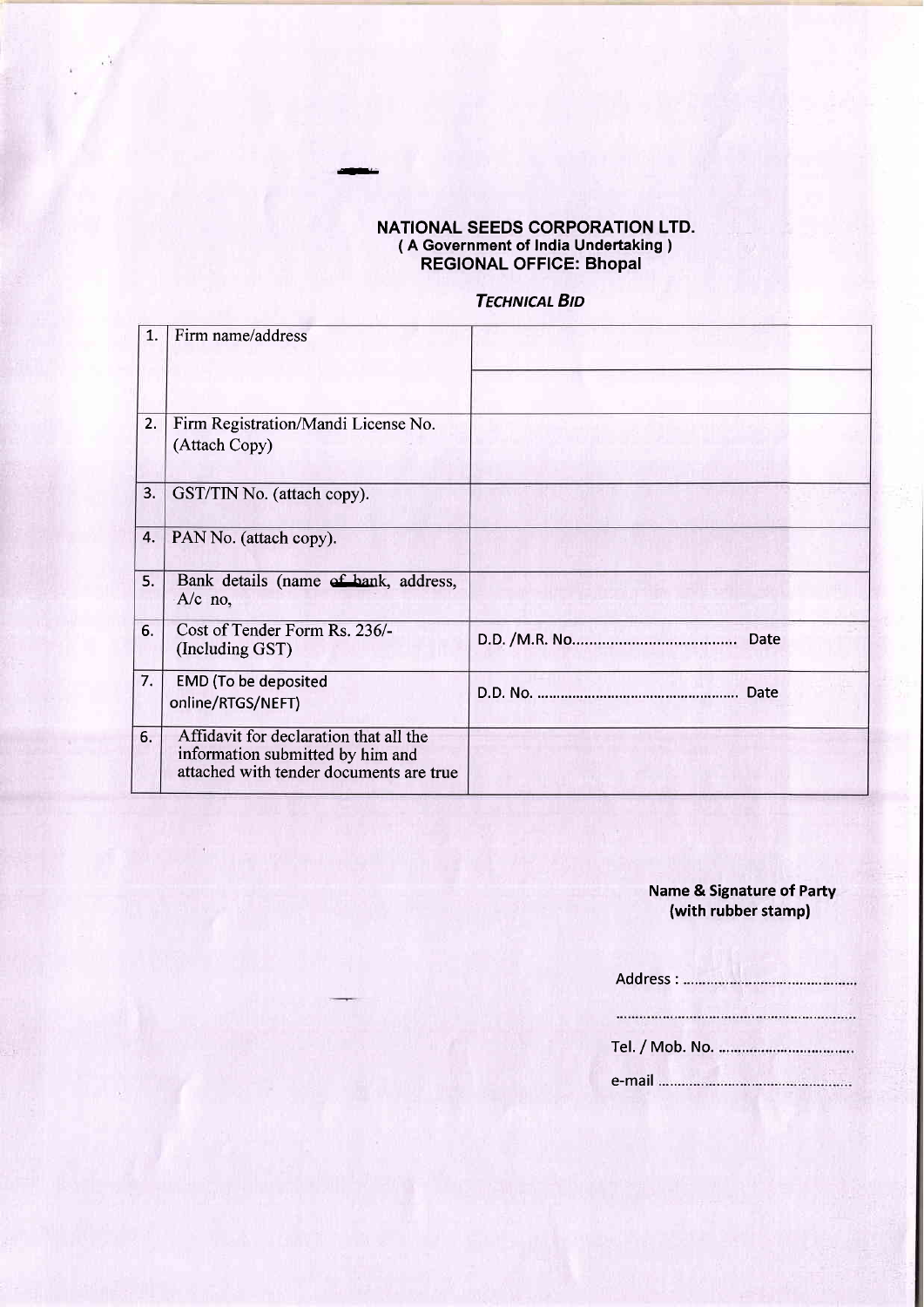## TERMS AND CONDITIONS

- 1. EMD of Rs. five thousand for stocks should be accompanied by the Tender in the form of D.D./RTGS/NEFT of any Scheduled Bank in the favor of National Seeds Corporation Limited, payable at Bhopal.
- 2. The EMD of the 1<sup>st</sup> and 2<sup>nd</sup> highest parties will be retained till the completion of the deal & EMD of other unsuccessful tenderer will be returned through RTGS.
- 3. The EMD of the successful tenderer will not be adjusted against the cost of the material and will be returned without any interest through RTGS after satisfactory lifting of the stocks.
- 4. The NSC staff members or their relatives are not allowed to participate in the tender directly or indirectly.
- 5. The representative samples can be inspected between 10.00 AM to 5.30 PM on all working days at the place where the stocks proposed for sale are available.
- 6. The non-seed stock will be released to the successful tenderer on "as is where is basis" by removing tags, labels and defacing the container/bags, in case of with bag auction/tender, otherwise the arrangement for gunny bag/packing materials will also have to be made by buyers/party.
- 7. The tenderer must check thoroughly the quality of the stocks before submission of the tender. Request for variation of rates will not be entertained under any circumstances after submission of the tender.
- The successful Tenders will have to pay all taxes such as GST, Mandi tax or any other tax may be 8. applicable at the time of actual lifting of stock in addition to the rate offered/ accepted.
- The successful bidders will have to deposit 20% of amount of total value of sold non seed within 3 9.days of the acceptance of the bid, 60% of amount of non-seed within next 7 days and remaining 20% within next 5 days. lf the amount referred above, are not deposited in the time in full as specified, the balance unpaid amount will attract interest  $@$  of 18% per annum of the delayed period which shall not exceed 15 days over and above admissible period referred to above. lt the 90% of the value of non- seed is not paid within even the extended period of L5 days, the Regional Manager reserves the rights to forfeit the entire amount deposited by the successful bidder and resale the farm produce at the risk and cost of bidders who has not deposited the amount.
- 10. The lifting of the non-seed must be completed within 7 days from the day of final payment (Within 15 days from the acceptance), if due to certain unavoidable circumstance it is not possible for NSC godown to deliver the non-seed with in stipulate period, the Regional Manager can enhance the delivery period as may be necessary.
- 11. The non -seed sold can be kept in the godown at the risk of the purchaser for a period of 15 days only in addition to the period as referred in clause 9 & 10 on panel godown rent  $\omega$  of Rs.0.50 per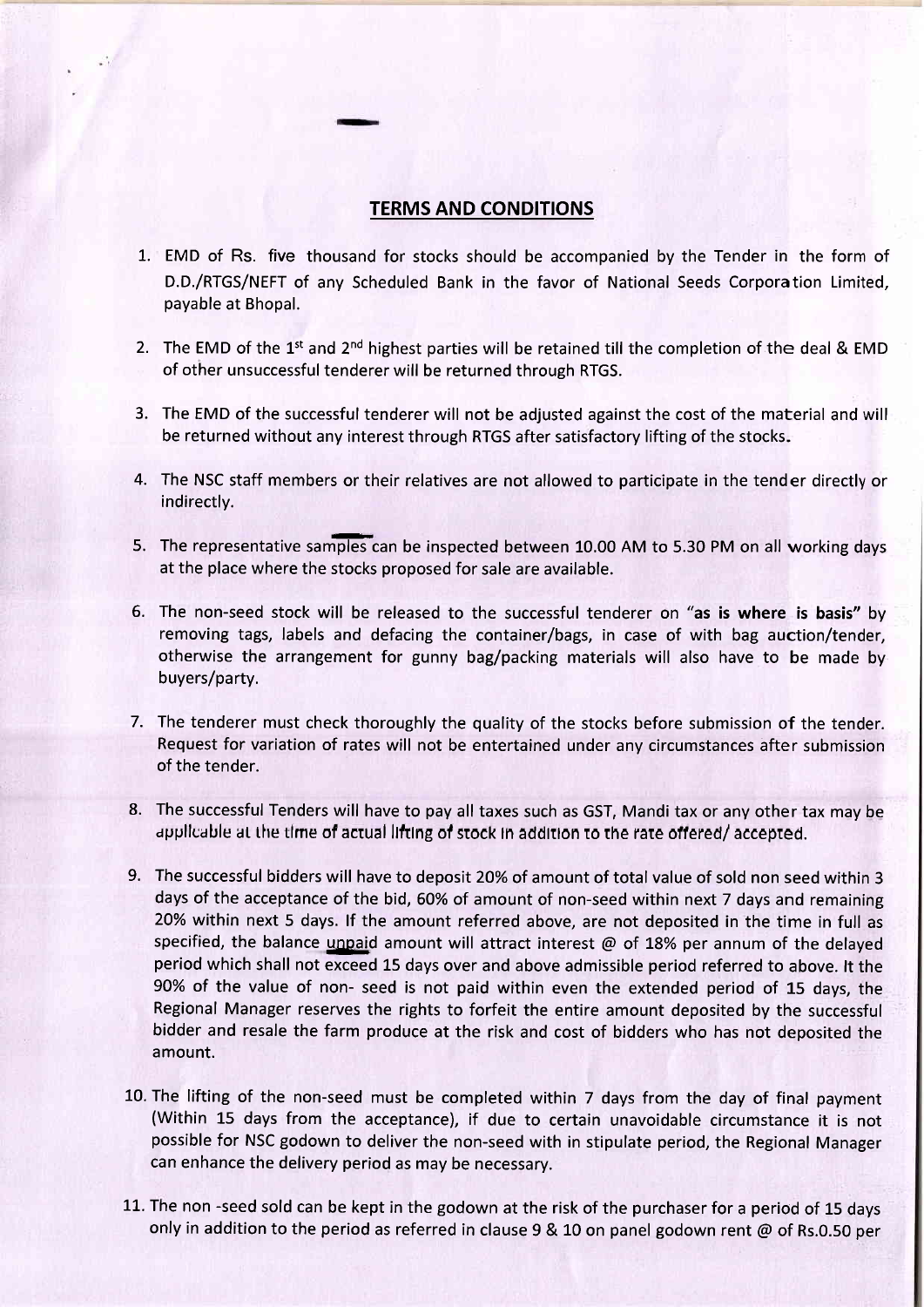qtls., per day which will be charged extra. lf the non-seed is not lifted with in the said period the NSC reserve the right to resell the same at buyers risk and cost and entire loss due to variation in selling price will be recovered from the purchaser along with other incidental charges. In case any dispute arises between NSC and the other party due to any term or matter, both the parties will opt to resolve it through mutual understanding and discussion. In case, dispute remains even after discussions, then it shall be binding upon parties to resolve issue under the provisions of Arbitration & Conciliation Act,1996 as amended from time to time. Under this provision, the chairman-cum-Managing Director, National seeds corporation Limited with the concurrence of both the parties shall appoint sole Arbitrator to resolve the issue and both the parties will have to abide by the decision. The parties will bind to resolve this dispute through arbitration before going to court of law. The Arbitration shall be conducted at New Delhi and shall in English Language. The court of Delhi shall have the jurisdiction.

- 12.The tenders should submit their offers only after agreeing all the above terms and conditions. Conditional tenders will be rejected.
- 13. Further terms and conditions if any will be informed at the time of opening the tend ers.
- 14. The Regional Manager reserves the right to accept or reject any or all the tenders without assigning any reason what so ever.
- 15. Quantity of Non seed mentioned in the tender notice may vary.
- 16. Attached Declaration Form also requires to be submitted.

REGIONAL MANAGER

Encl. :- As above.

The above terms and conditions are accepted by me

Signature & Seal of the Party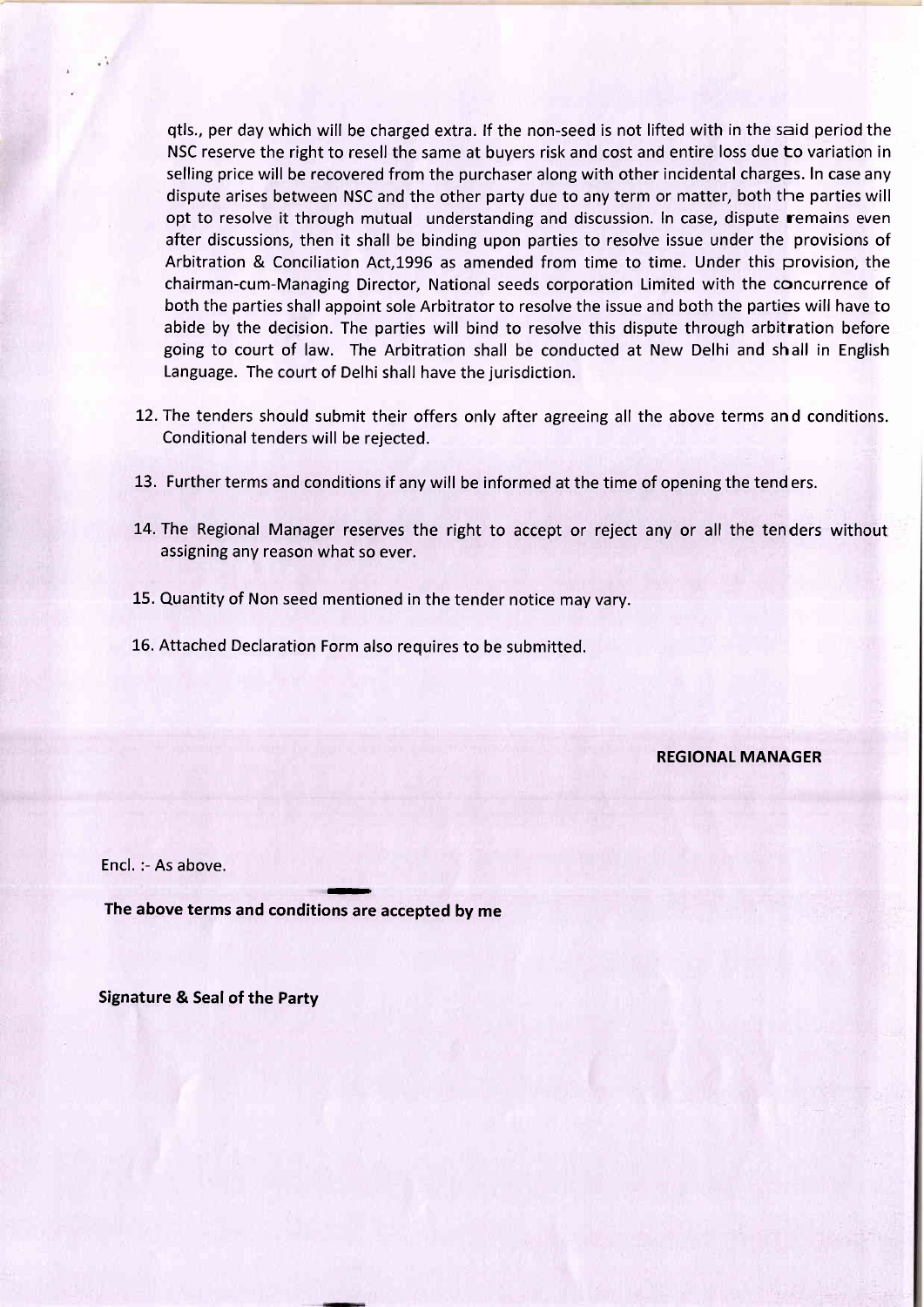### (To be submitted along with the quotation)

# **DECLARATION**

l/We hereby declare that the Non - Seed as mentioned in the Tender Form will not be used for food, feed and agriculture purpose or any other livestock consumption. lt is also d eclare that Condemned / Non Seed Stock for which rates offered will not be utilize for seed purpose and I agree to all the terms & conditions of auction Cum-Tender signed by me.

| Signature    |  |
|--------------|--|
| Name in Full |  |
| Address      |  |
|              |  |

Mobile No. (With Rubber Stamp)

Dated: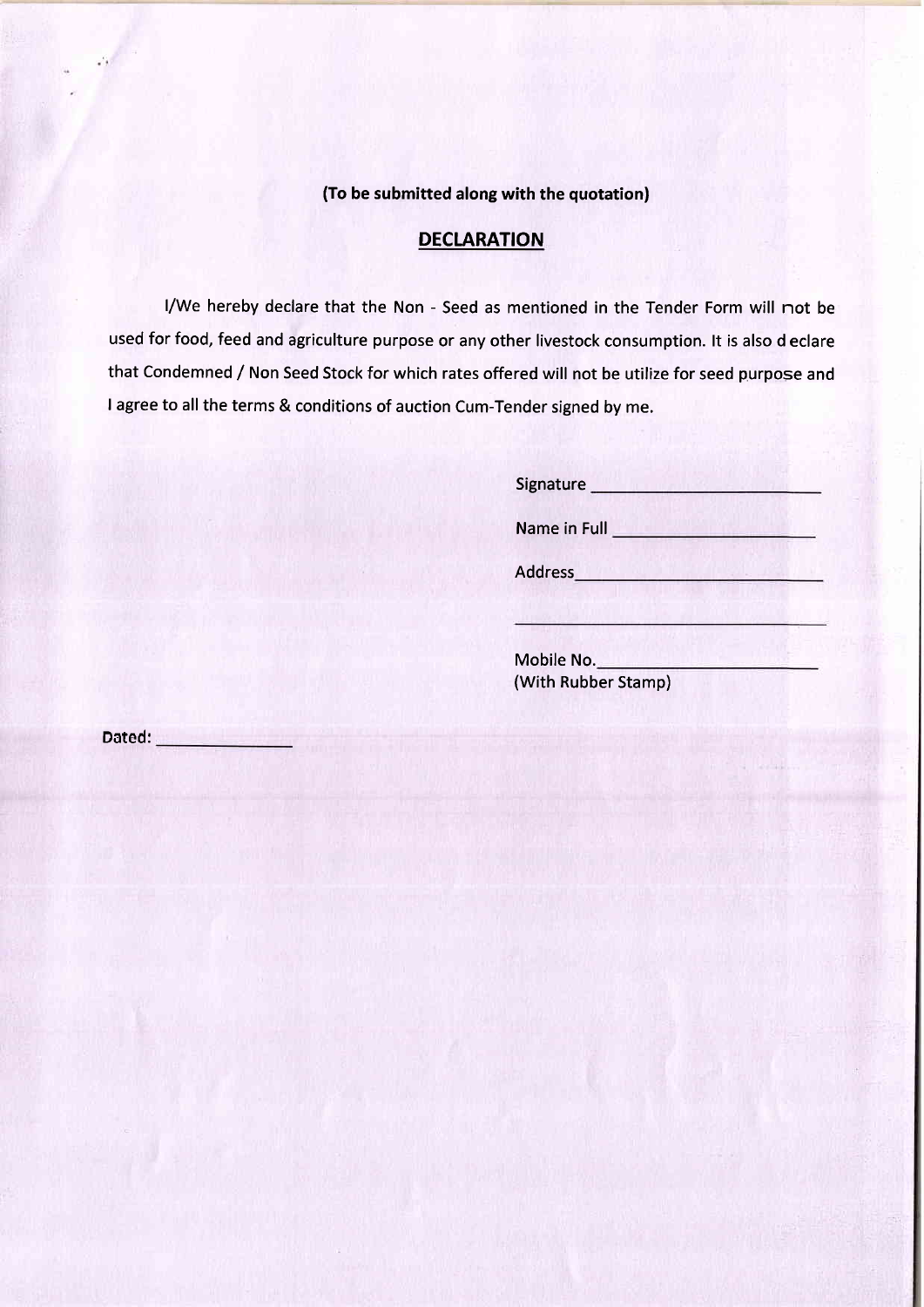### NATIONAL SEEDS CORPORATION LTD. (A Government of India Undertaking ) REGIONAL OFFICE: Bhopal **FINANCIAL BID**

From

To,

The Regional Manager,

National Seeds Corporation Limited 48-49, B-Sector, Industrial Area,

Govindpura, BHOPAL (M.P.)

Sub.:- Purchase of condemned seeds as non-seed.

Ref.: - Tender Noticeक्र.-2(28) / मा.सं. / एनएससी-भो / 2021-22 दिनांक: 19-02-2022 published in

### News Paper & NSC Web Site.

Sir,

l/We are interested in purchase the following certified seed condemned as non-seed. l/We have inspected the sample of seed at the location mentioned in your tender notice. l/We have gone thoroughly all the terms and conditions (Annexure-B) stipulated by your Corporation. I/We will hereby strictly abide for your terms and conditions for the purchase of Seed.

| S.No. | Crop           | Variety | Class | Qty. in Qtls | <b>Destination</b>                                                                                                                  | Rate/ Qtl |
|-------|----------------|---------|-------|--------------|-------------------------------------------------------------------------------------------------------------------------------------|-----------|
|       | <b>Mustard</b> | RH-0749 | CS    | 35.74        | Production center-Guna, National<br>Seeds Corporation Ltd, Gokul Singh<br>Chak, Sai warehouse, Guna, Pin-<br>473249. Mob-8839002789 |           |

| <b>Name &amp; Signature of Party</b> |
|--------------------------------------|
| (with rubber stamp)                  |